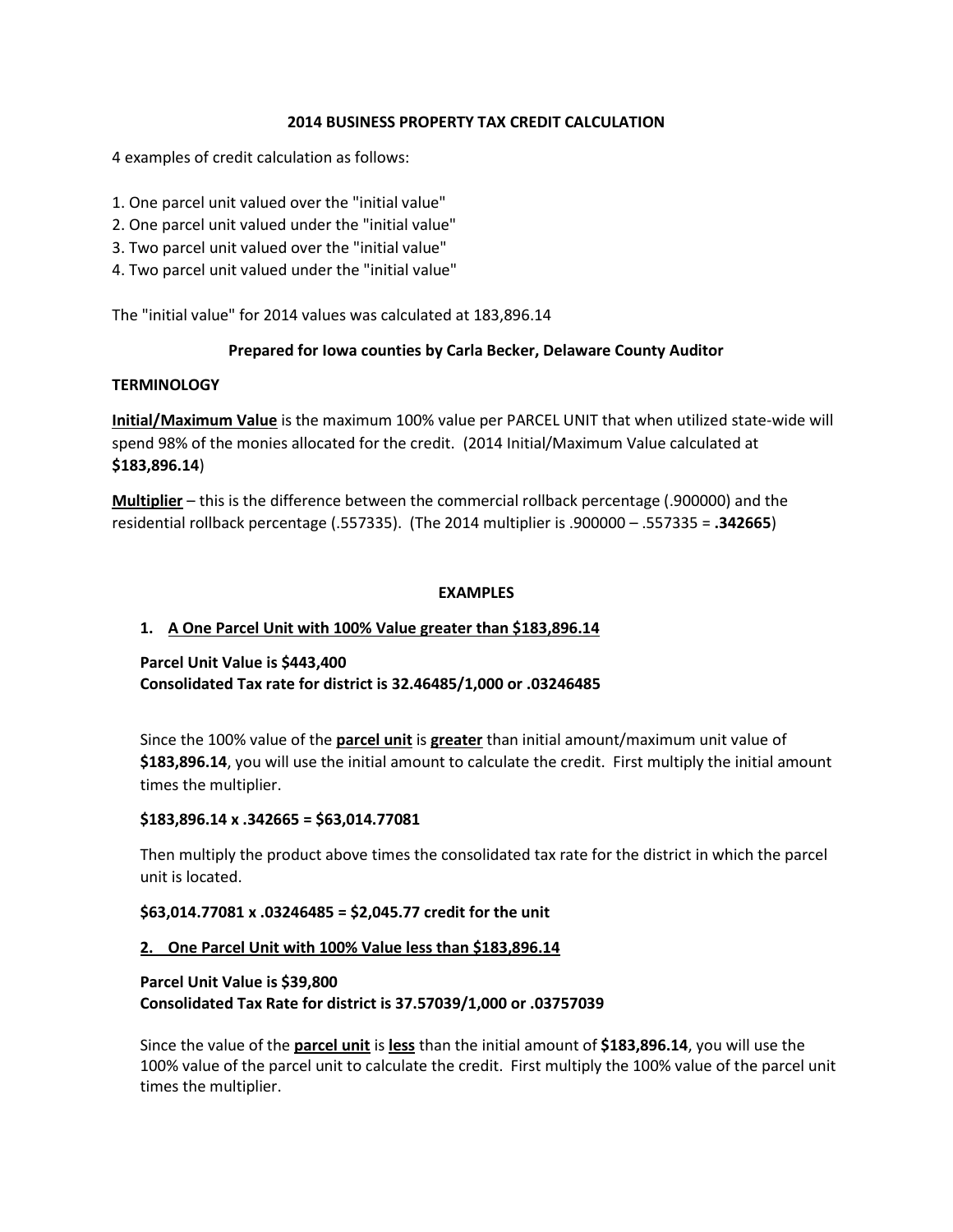#### **\$39,800 x .342665 = \$13,638.067**

Then multiply this product times the consolidated tax rate for the district in which the parcel unit is located.

## **\$13,638.067 x .03757039 = \$512.39 credit for the unit**

# **3. A Two Parcel Unit with total unit 100% value greater than \$183,896.14**

**Parcel #1 Value is \$508,800 Consolidated Tax rate for district is 27.69711/1,000 or .02769711**

**Parcel #2 Value is \$2,700 Consolidated Tax rate for district is 27.69711/1,000 or .02769711**

## **Total Unit Value is \$511,500**

Since the 100% value of the **parcel unit** is **greater** than initial amount/maximum unit value of **\$183,896.14**, you will use the initial amount to calculate the credit. First multiply the initial amount times the multiplier.

## **\$183,896.14 x .342665 = \$63,014.770813**

Then multiply the product above times the **AVERAGE** consolidated tax rate for the districts in which the parcel unit is located.

## **.02769711 + .02769711 = .05539422/2 = .02769711**

## **\$63,014.770813 x .02769711 = \$1,745.33 total credit for parcel unit**

To figure how much credit each parcel in the unit receives, you will need to calculate the percentage of total tax due for the unit that each parcel contributes. Then multiply this percentage times the credit for the entire unit.

# **Parcel #1 \$508,800 x .90 = 457,920 x .02769711 = \$12,683.060611 tax due for this parcel**

```
Parcel #2
$2,700 x .90 = 2,430 x .02769711 = $67.303977 tax due for this parcel
```
**Total gross tax for the unit would be \$12,750.364588**

**Parcel #1**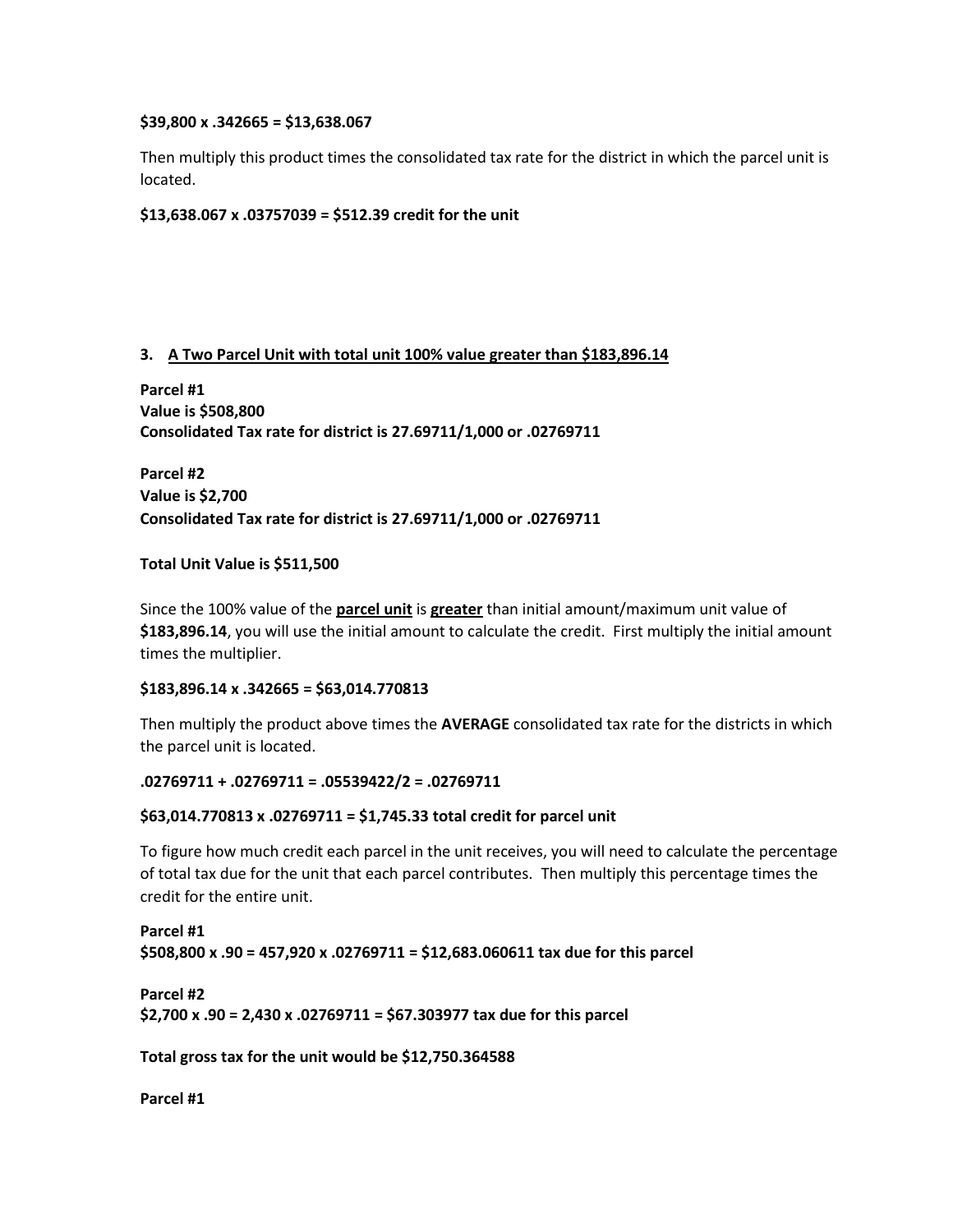**\$12,683.060611/\$12,750.364588 = .994721 of the total tax for the unit \$1,745.33 x .994721 = \$1,736.12 credit value for Parcel #1**

**Parcel #2 \$67.303977/\$12,750.364588 = .005279 of the total tax for the unit \$1,745.33 x .005279 = \$9.21 credit value for Parcel #2**

# **4. A Two Parcel Unit with total unit 100% value less than \$183,896.14**

**Parcel #1 Value is \$105,500 Consolidated Tax rate for district is 38.82716/1,000 or .03882716**

**Parcel #2 Value is \$4,600 Consolidated Tax rate for district is 28.72487/1,000 or .02872487**

# **Total Unit Value is \$110,100**

Since the 100% value of the **parcel unit** is **less** than initial/maximum unit value of \$183,896.14, you will use the 100% total unit value of \$110,100 to calculate the credit. First multiply the 100% total unit value times the multiplier.

## **\$110,100 x .342665 = \$37,727.4165**

Then multiply the product above times the AVERAGE consolidated tax rate for the districts in which the parcel unit is located.

## **.03882716 + .02872487 = .067552/2 = 0.033776**

## **\$37,727.4165 x .033776 = \$1,274.28 total credit for parcel unit**

To figure how much credit each parcel in the unit receives, you will need to calculate the percentage each parcel is contributing to the total tax due for the unit. Then multiply this percentage times the credit for the entire unit to get the credit for each individual parcel in the unit.

**Parcel #1**

**\$105,500 x .90 = \$94,950 x .03882716 = \$3,686.638842 tax due for this parcel**

```
Parcel #2
$4,600 x .90 = $4,140 x .02872487 = $118.920962 tax due for this parcel
```
**Total gross tax for the unit would be \$3,805.559804**